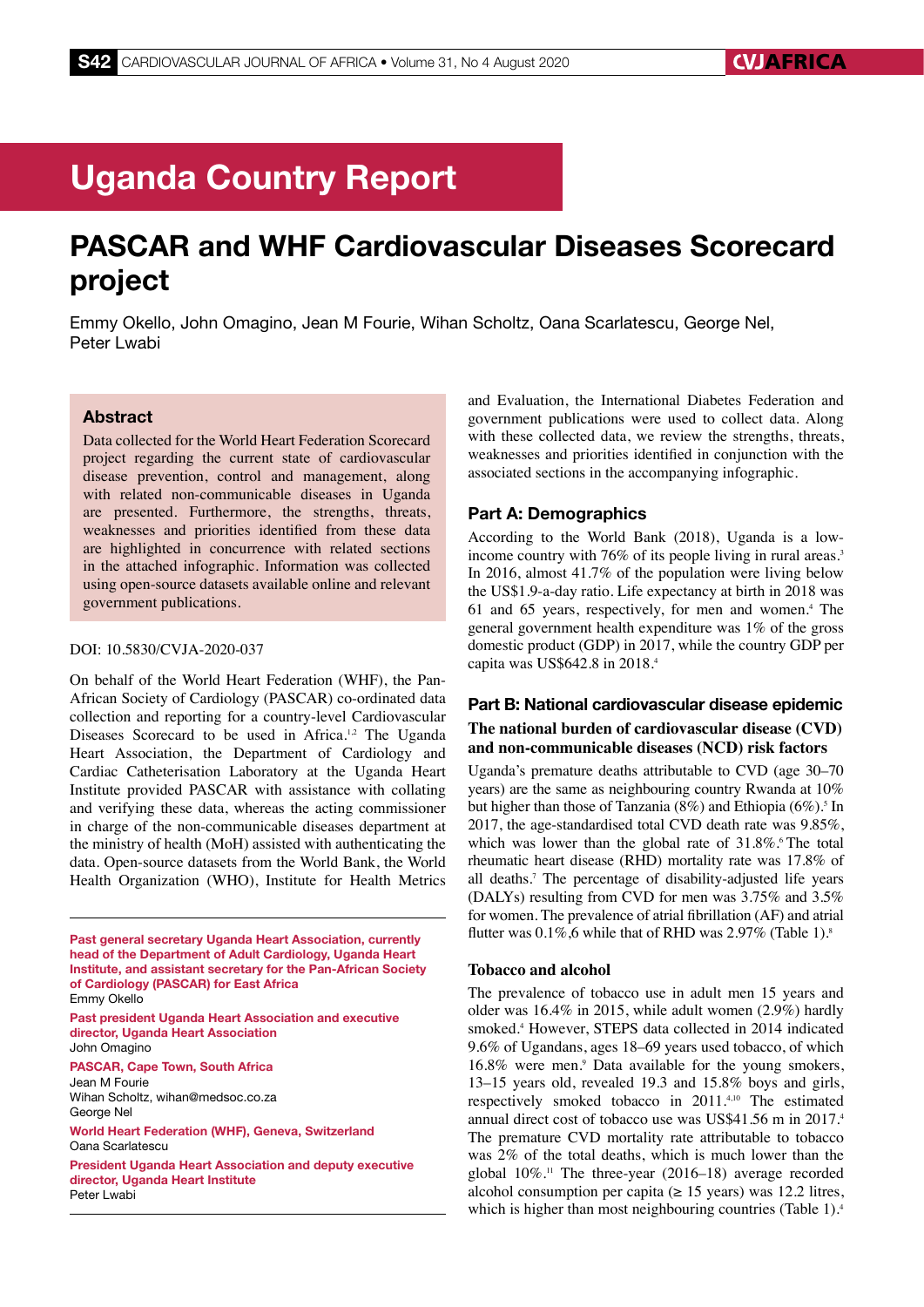## **Raised blood pressure and cholesterol**

In 2015, the percentage of men and women with raised blood pressure (BP) (systolic BP  $\geq$  140 mmHg or diastolic BP  $\geq$  90 mmHg) was 26.7 and 27.7%, respectively.<sup>4</sup> However, STEPS data revealed men with raised BP had a marginally lower prevalence of 25.8%, while that of women decreased by almost 5% to 22.9%.<sup>9</sup> The percentage of DALYs lost because of hypertension was 2.23%, whereas mortality caused by hypertensive heart disease was 1.13% in 2017.<sup>6</sup> According to the Uganda NCD risk-factor baseline survey (STEPS), 4.4% of men and 8.9% of women had raised total cholesterol  $(≥ 5.0$  mmol/l) in 2014 (Table 1).<sup>9</sup>

## **Physical activity**

Tol

Data for adolescents 11–17 years old revealed 85.7% was insufficiently active [< 60 minutes of moderate- to vigorousintensity physical activity (PA) daily] in  $2016$ .<sup>12</sup> For adults, the age-standardised estimate was 5.5% of those who were insufficiently active (< 150 minutes of moderate-intensity PA

per week, or < 75 minutes of vigorous-intensity PA per week) in 2016.4 STEPS data for 18–69-year-old adults revealed 3.7% of men and 4.9% of women were insufficiently active (Table 1). $9$ 

#### **Overweight and obesity**

The prevalence of overweight [body mass index (BMI)  $\geq$  25–  $<$  30 kg/m<sup>2</sup>] and obesity (BMI  $\geq$  30 kg/m<sup>2</sup>) in adults 18–69 years old was 19.1 and 4.6%, respectively.<sup>9</sup> Overweight women had a higher prevalence (27.1%) than the men (11.3%), with a similar pattern for obesity, 7.5 versus 1.8% in women and men, respectively (Table 1).<sup>9</sup> Global health data for adults 18 years and older provided a slightly higher prevalence of overweight (22.4%) and obesity (5.3%) in 2016.4

#### **Diabetes**

The percentage of the defined population with a fasting glucose level  $\geq 7.0$  mmol/l or on medication for raised blood glucose levels in 2014 was 1.7% for men and 1.0% for

| Table 1. Cardiovascular disease indicators for Uganda                                          |                |                          |                |             |  |  |
|------------------------------------------------------------------------------------------------|----------------|--------------------------|----------------|-------------|--|--|
| <i>Indicators</i>                                                                              | Male           | Female                   | Total          | Year        |  |  |
| Status of the national CVD epidemic                                                            |                |                          |                |             |  |  |
| Premature CVD mortality (30–70 years old) (% deaths)                                           |                |                          | 10             | 2012        |  |  |
| Total CVD mortality (% of deaths)                                                              | 9.09           | 10.8                     | $9.85(31.8)$ * | 2017        |  |  |
| Total RHD mortality (% of deaths)**                                                            |                |                          | $17.8(.5)^*$   | 2017        |  |  |
| DALYs attributable to CVD $(\%)$                                                               | 3.75           | 3.5                      | $3.64(14.7)^*$ | 2017        |  |  |
| AF and atrial flutter $(\%)$                                                                   | 0.1            | 0.09                     | $0.1(.5)^*$    | 2017        |  |  |
| Prevalence of RHD $(\%)^{**}$                                                                  | ٠              | $\overline{\phantom{a}}$ | $2.97(.5)^*$   | 2017        |  |  |
| Tobacco and alcohol                                                                            |                |                          |                |             |  |  |
| Prevalence of adult tobacco use (18–69 years old $(\%)^*$                                      | $16.8(36.1)^*$ | $2.9(6.8)$ *             | 9.6            | 2014        |  |  |
| Prevalence of youth (13–15-year-olds) tobacco use $(\%)$                                       | 19.3           | 15.8                     |                | 2011        |  |  |
| Estimated direct (healthcare-related) cost of tobacco use in your population<br>(current US\$) |                |                          | 41.56 m        | 2017        |  |  |
| Proportion of premature CVD mortality attributable to tobacco $(\%)$                           |                |                          | $2(10)*$       | 2004        |  |  |
| Recorded alcohol consumption per capita ( $\geq$ 15 years) (litres of pure alcohol)            |                |                          | 12.2           | $2016 - 18$ |  |  |

| (three-year average)                                                                                                                         |                |                |                 |      |
|----------------------------------------------------------------------------------------------------------------------------------------------|----------------|----------------|-----------------|------|
| Raised blood pressure and cholesterol                                                                                                        |                |                |                 |      |
| Population with raised BP (SBP $\geq$ 140 mmHg or DBP $\geq$ 90 mmHg) (%) <sup>*</sup>                                                       | $25.8(24.1)$ * | $22.9(20.1)^*$ | $\sim$          | 2014 |
| Population with raised total cholesterol ( $\geq 5.0$ mmol/l) (%) <sup>*</sup>                                                               | 4.4            | 8.9            | $6.7(38.9)*$    | 2014 |
| DALYs attributable to hypertension $(\%)$                                                                                                    | 2.2            | 2.3            | $2.23(8.7)^{*}$ | 2017 |
| Mortality caused by hypertensive heart disease $(\%$ of deaths)                                                                              | 0.6            | 1.8            | $1.13(1.7)^*$   | 2017 |
| Physical activity                                                                                                                            |                |                |                 |      |
| Adolescents $(11-17 \text{ years})$ old) who are insufficiently active $(< 60 \text{ minutes})$ of moderate-                                 | 84.0           | 87.3           | $85.7(80.7)^*$  | 2016 |
| to vigorous-intensity PA daily) $(\%)$                                                                                                       |                |                |                 |      |
| Adults (age-standardised estimate) who are insufficiently active $(< 150$ minutes of                                                         | 3.7            | 4.9            | $4.3(27.5)^*$   | 2014 |
| moderate-intensity PA per week, or < 75 minutes of vigorous-intensity PA per week) (%)*                                                      |                |                |                 |      |
| Overweight and obesity                                                                                                                       |                |                |                 |      |
| Adults who are overweight (BMI $\geq$ 25– $\lt$ 30 kg/m <sup>2</sup> ) (%) <sup>*</sup>                                                      | 11.3           | 27.1           | $19.1(38.9)*$   | 2014 |
| Prevalence of obesity (BMI $\geq 30 \text{ kg/m}^2$ ) (%) <sup>*</sup>                                                                       | 1.8            | 7.5            | $4.6(13.1)$ *   | 2014 |
| Diabetes                                                                                                                                     |                |                |                 |      |
| Defined population with fasting glucose $\geq 126$ mg/dl (7.0 mmol/l) or on medication for<br>raised blood glucose (age-standardised) $(\%)$ | $1.7(9)*$      | $1.0(8)*$      |                 | 2014 |
| Prevalence of diabetes (adults, $20-79$ years old) (%)                                                                                       |                |                | $2.5(9.3)$ #    | 2019 |

CVD, cardiovascular disease; RHD, rheumatic heart disease; DALYs, disability-adjusted life years; AF, atrial fibrillation; SBP, systolic blood pressure; DBP, diastolic blood pressure; PA, physical activity; BMI, body mass index. \*WHO; IHME Global data4,6

\*\*Okello, *et al.*<sup>7</sup>

# STEPS data9

##IDF *Diabetes Atlas*. 13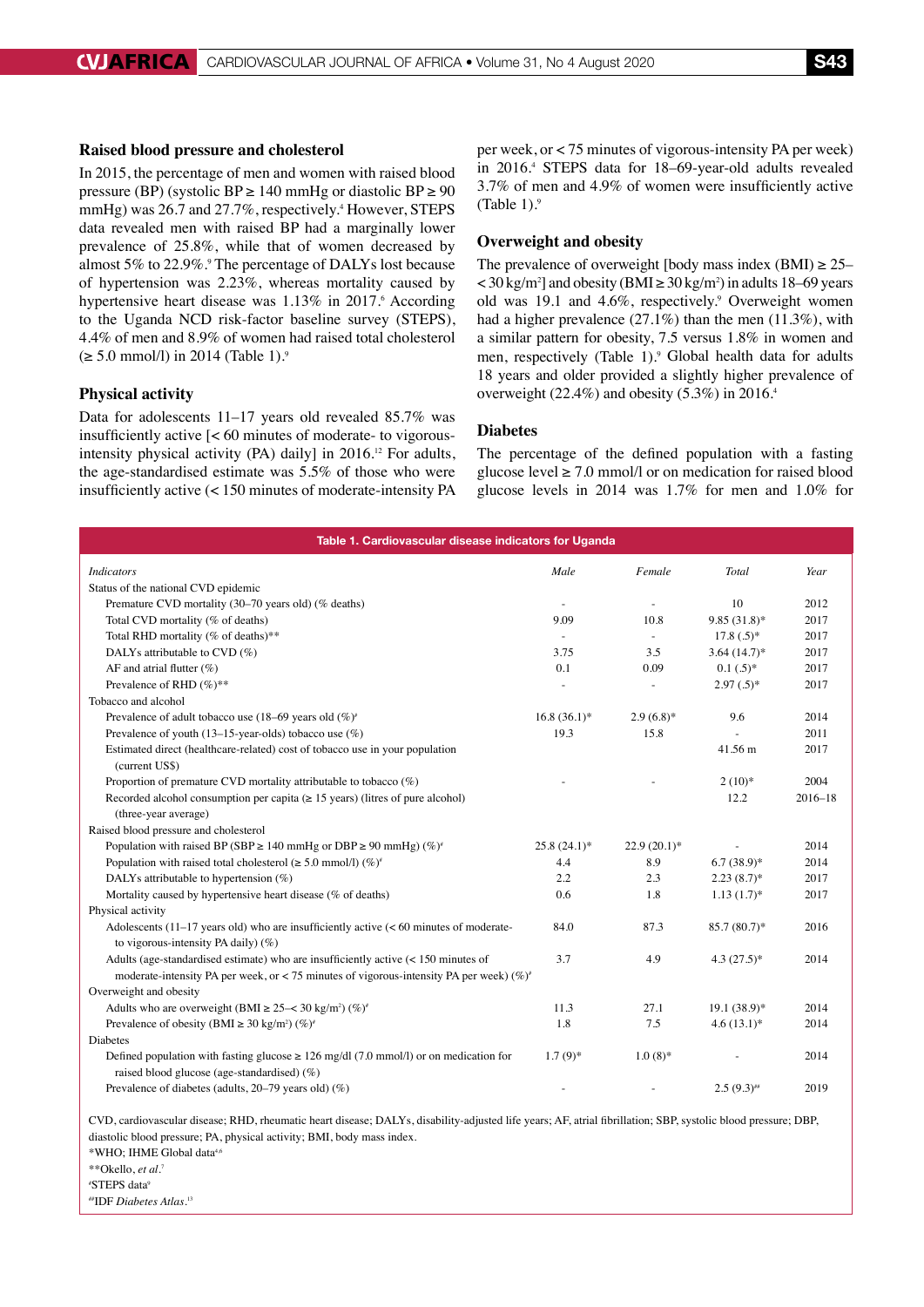women.9 In 2019, the prevalence of age-adjusted diabetes in adults 20–79 years was 2.5%, which is much lower than the global estimate of 9.3% or that for Africa  $(3.9\%)$  (Table 1).<sup>13</sup>

## Part C: Clinical practice and guidelines

#### **Health system capacity**

Uganda had an average of 1.7 physicians and 12.4 nurses per 10 000 of the population in 2017 and 2018, respectively, with five hospital beds per 10 000 people in 2010.<sup>4</sup>

Locally relevant clinical tools to assess CVD risk along with clinical CVD prevention guidelines are available through Uganda's health system capacity.14,15 Clinical guidelines for the management of AF, pharyngitis, acute rheumatic fever (ARF) and RHD are also locally available.16 The Mulago Hospital in Kampala was included in the REMEDY study, a prospective, international, multi-centre, hospital-based registry for RHD and rheumatic fever.<sup>17</sup> However, guidelines for treating tobacco dependence have not been fully developed. As in most African countries, no system is available to measure the quality of care provided to people who have suffered acute cardiac events. Uganda is one of the African countries with guidelines for diabetes.<sup>14,18</sup>

#### **Essential medicines and interventions**

According to the WHO Global Health Observatory, five of the eight essential medicines were available at primary care facilities in the public health sector.<sup>4</sup> In Uganda's clinical guidelines, incorporating the Essential Medicines List released in 2016, six of these were available at different healthcare levels. These are angiotensin converting enzyme (ACE) inhibitors, aspirin, β-blockers, warfarin, metformin and insulin.16 Statins and clopidogrel are not available at the primary healthcare level.16 No data are available for CVD risk stratification or total cholesterol measurement at the primary healthcare level, and secondary prevention of ARF and RHD in public-sector health facilities.4

#### **Secondary prevention and management**

Patients at high risk of AF, who were on treatment with oral anticoagulants, amounted to 10%. Those with a history of CVD taking aspirin, statin and at least one antihypertensive agent accounted for 0.05% (EO, pers commun). In a study by Musinguzi and Nuwaha in 2013, the percentage of hypertensive persons receiving medical treatment was 51.65%.<sup>19</sup> Of these, more men (62.2%) than women (48.7%) were receiving treatment.

#### Part D Cardiovascular disease governance

A national strategic plan has been implemented to address CVD and NCD and their specific risk factors.<sup>20</sup> There is a dedicated budget within the NCD department<sup>4</sup> in the MoH in the process of being set up.20 Although RHD prevention and control has not been prioritised in a national strategy or plan, the Uganda RHD advisory committee has been in discussions with the MoH.21 National surveillance systems that include CVD and their risk factors are part of the NCD programme of the MoH.9,20 A national

tobacco control plan has partially been developed, but no national multi-sectoral co-ordination mechanism for tobacco control exists.22 Collaborative projects between the MoH and non-health ministries, for example the Uganda Bureau of Statistics, for CVD interventions have been established.<sup>20</sup> The percentage of total annual government expenditure on cardiovascular healthcare is unknown. However, the benefits of chronic care, which incorporate CVD prevention and control for population health and the economy have been modelled.<sup>23,24</sup>

#### **Assessment of policy response**

No legislation mandating health financing for CVD exists, nor do court orders protecting patients' rights and those mandating improved CVD interventions, facilities, health system procedures or resources. Although limited, essential medicines are provided free of charge in the public sector in Uganda.25 National legislation banning smoking in indoor public and workplaces, public transport, and other public places was published in the Gazette as was that mandating clear and visible warnings on tobacco packs.26 Legislation banning all forms of tobacco advertising, promotion and sponsorship, and measures to protect tobacco control policies from tobacco industry interference also came into effect in 2015.<sup>26</sup> No other legislation or policies regarding CVD are available.

Taxes on unhealthy foods or sugar-sweetened beverages have been instituted, and the excise tax has been set at  $200\%$ ,<sup>4</sup> while that of the final consumer price of tobacco products is 31%.27 The percentage of excise tax of the final consumer price of alcohol products is 60%.28 No legislation exists regarding banning the marketing of unhealthy foods to minors, or foods high in calories, sugar or saturated fats. Policy interventions promoting a diet that reduces CVD risk have also not been instituted. In July 2018, the MoH launched the first National Day of Physical Activity that would become an annual event.29

#### **Stakeholder action**

Non-governmental organisations' advocacy for CVD policies and programmes are available, as is civil society's involvement in the development and implementation of a national tobacco control plan.30 Civil society's involvement in the development and implementation of a national CVD prevention and control plan has also been documented.<sup>31,32</sup> Initiatives to engage with patient organisations in the advocacy for CVD/NCD prevention and management, along with advocacy champions or patient engagement groups for RHD have been mentioned, $33$  such as the Uganda RHD patient-support group, hypertension patient group, and the diabetes patients' group.34

According to Dr Ann Akiteng,<sup>35</sup> multi-sectoral collaboration and partnerships for NCD/CVD are not well developed in Uganda but should receive attention. Specific activities by cardiology professional associations aimed at 25% reduction in premature CVD mortality rate by 2025 have been addressed by the Uganda Heart Association through the Uganda Heart Institute and annual activities such as World Heart Day celebrations.<sup>36</sup> Similarly, hypertension screening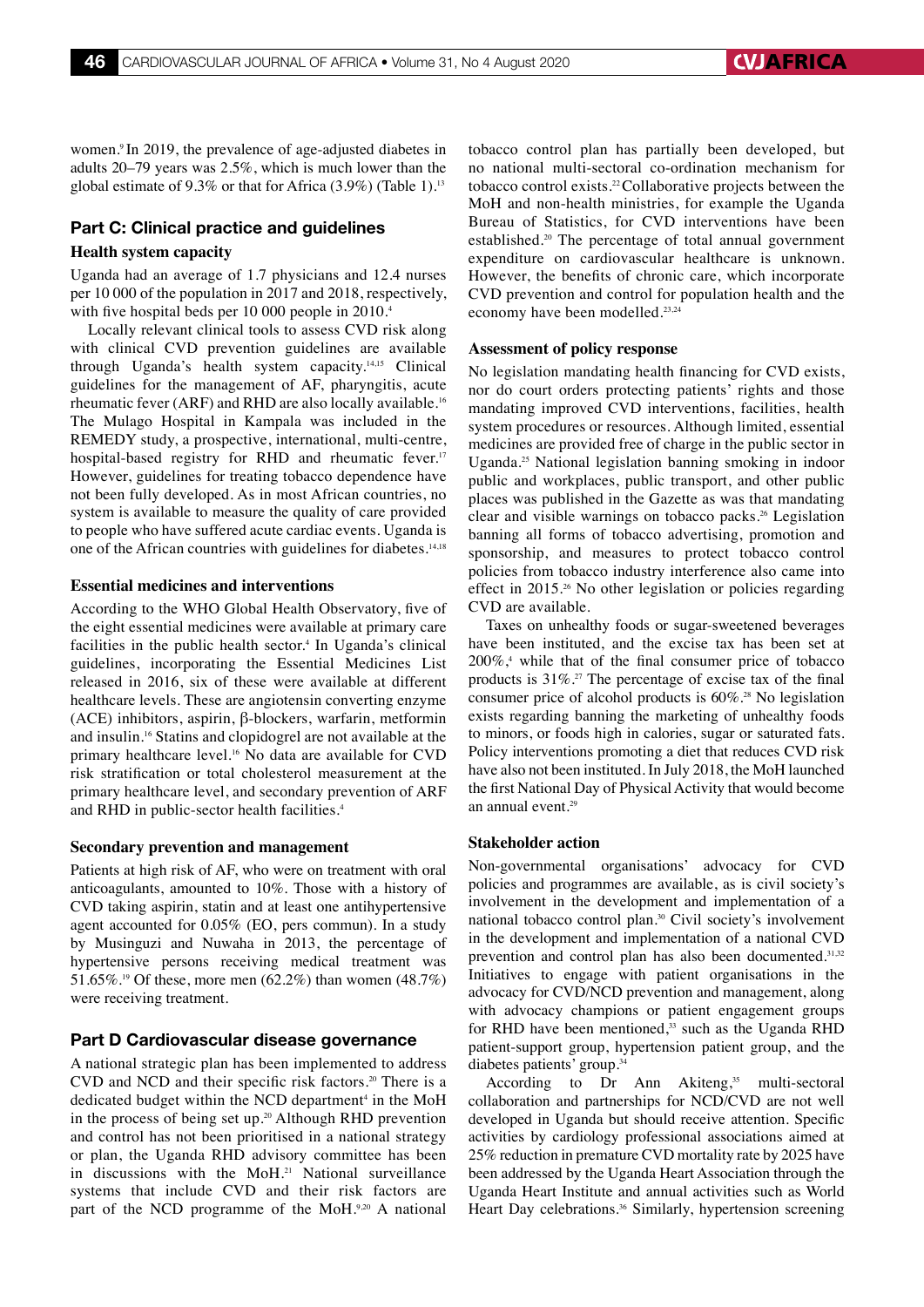takes place and to a certain extent at corporate health events, although screening at places of work has not officially been instituted.<sup>37</sup>

As part of the data collected for Uganda, a summary of the strengths, threats, weaknesses and priorities follows.

#### **Strengths**

In 2014, the Uganda National NCD STEPS survey was conducted because of an increase in the prevalence of NCD, which were among the first 25 leading causes of DALYs.<sup>9</sup> These results led to the MoH introducing an annual National Day of Physical Activity in July, through hosting various activities such as stretching, dancing, netball and football, among other games, to curb NCD.<sup>29</sup> Since 1979, the Agency for Cooperation and Research in Development (ACORD) has been working in Uganda with non-governmental and grassroots organisations and communities to obtain social justice and sustainable development. ACORD assisted Uganda in developing the 2016–2020 Strategic Plan, which includes implementing NCD policies, of which CVD was one of the highest at 9%.30

The United States Agency for International Development (USAID) began the USAID Applying Science to Strengthen and Improve Systems (ASSIST) project to improve and strengthen health systems and social services in USAIDassisted countries.<sup>38</sup> In March 2016, they met in Dar es Salaam, Tanzania, with several representatives from these countries to discuss and share various ideas. Among the challenges in implementing strategies, policies or other mechanisms, stakeholder engagement, lack of understanding of key concepts, political will and champions, and sharing successes, were some of the topics discussed. Delegates agreed that a lack of general understanding of 'quality policy and strategy' and 'governance of quality' could pose a barrier to stakeholder engagement regarding policy formulation and implementation, as mentioned by a Ugandan representative. Along with a few other countries, such as Tanzania, Uganda shared positive experiences they had achieved through implementing quality improvement methodologies within their health systems at public facilities. Although NCD and CVD were not mentioned per se, one could assume that implementing any quality improvement process at the primary healthcare level would cover most services.<sup>38</sup>

In a study to develop sustainable acute and chronic cardiovascular care, a human-centred approach was used involving patient and provider input. Several positive outcomes emanated from this approach, such as the establishment of four integrated regional centres of excellence in RHD care with a national RHD registry.

#### **Threats**

Researchers who analysed data from the 2014 WHO STEPS survey found a high prevalence of hypertension in Uganda, with only 7.7% of persons aware of their condition. This high burden of undiagnosed and uncontrolled high BP placed them at high risk of CVD and other related NCD.<sup>39</sup> In a more recent study, hypertension is still a threat, with more than one in four adults having raised BP, resulting in cases of stroke, heart attack and heart failure as a cause of increased death rates.15 Uganda's three-year alcohol consumption is the highest of all the African countries under surveillance, at more than 12%, which possibly contributes to the hypertension burden.4 Healthcare facilities were insufficiently equipped and services lacked integrated care.<sup>15</sup>

In a systematic review analysing epidemiological data on RHD prevalence and health systems in Uganda and Tanzania, the researchers found recurring complications, such as pulmonary hypertension and AF, along with the high RHD burden.<sup>40</sup> However, the identification of various barriers and facilitators provides an opportunity for implementing strategies to address the gaps in their health systems.<sup>40</sup>

#### **Weaknesses**

Hypertension, affecting more than 25% of the adult population, is the most reported NCD in Uganda. The very low awareness and control of hypertension are an indication of the absence of a well-defined policy framework for preventing and managing this condition.19 According to Dr Okello (pers commun), hypertension causes a lot of mortality directly and through complications, but unfortunately, most of the data are hospital-based.

In the report emanating from the ASSIST project meeting under the topic, political will and champions, quality improvement requires dedicated commitment through strategies and policy at all levels of the health system.<sup>38</sup> Therefore, with regard to the quality of care, it was suggested that Uganda could make use of more champions at a national and sub-national level.<sup>38</sup> Regardless of the launch of an NCD prevention and control programme in 2008, some NCD services were established at different levels of care, which were fragmented within the MoH.35

Uganda's exceptionally high RHD prevalence is based on a prospective cohort study done in Kampala.7 Limitations of this study, which could have influenced these results are documented in the published article.<sup>7</sup> Therefore, these data might not be representative of national data.

#### **Priorities**

To prevent disability and death and improve the quality of life of persons at risk for developing NCD, preventing CVD risk factors and providing effective and affordable treatment should receive high priority.15 Furthermore, the health profiles of people with intermediate- and high-risk factors for CVD need improvement at the community and health facility level.<sup>15</sup>

Funding for NCD, as in most African countries, remains problematic and with the ever-growing epidemic, needs to receive urgent attention. Almost all of Uganda's NCD funding comes from the World Diabetes Federation, which is not sustainable. Attention should also be given to costeffectiveness and availability of resources when evaluating integrated prevention and care models. According to Schwartz et al.,<sup>31</sup> stronger governance and a robust civil society are needed to ensure that policies are developed and implemented. The co-operation and determination of multiple sectors, including a supportive civil society, will ensure a successful NCD agenda.<sup>31</sup> An urgent need for the